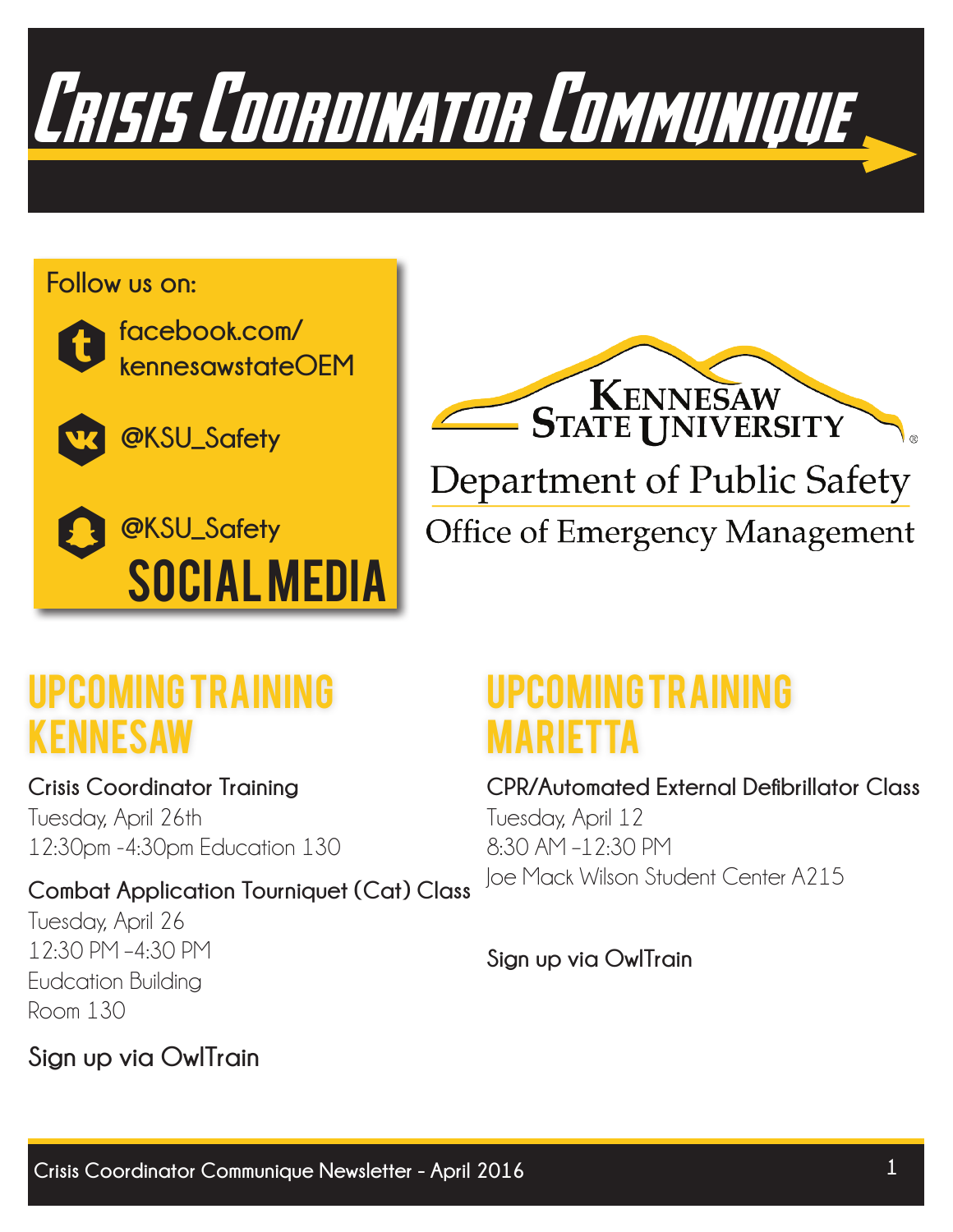## Important Dates

**Crisis Coordinator Quarterly Meetings** 5/17/16 - 1:00pm-3:00pm - Social Science 1017 **Siren Test** Every first Wednesday of the month at noon **Radio Check - Kennesaw** Every first Wednesday of the month: Kennesaw Campus - 10:00am Marietta Campus - 10:30am



## SEVERE WEATHER PREPAREDNESS



As we move further into Georgia's severe weather season, it is important to remember to always "Be Ready" for what may come along. Every year, we face strong and severe thunderstorms across the North Georgia region. Some of these storms can include large hail, destructive winds, heavy rainfall, and high-frequency, cloud-to-ground lightning. Each of these hazards can pose a direct threat to our campus community. As such, we should each take necessary precautions and be prepared for these severe weather events.

The National Weather Service provides continuously updated weather information. They also provide tips on what to do when thunderstorms threaten our area. The National Weather service recommends postponing outdoor events when severe weather threatens and to stay away from conductive objects during a storm, such as telephone lines, metal pipes, and metal fencing. If you are caught outdoors in a thunderstorm, seek shelter indoors immediately. Do not shelter under trees, in sheds, or in a convertible vehicle. These areas do not protect you from many of the hazards that may occur.

At Kennesaw State, we have pre-determined the best sheltering areas within each building. While these areas are not always ideal, they do provide the best protection available during severe weather. Most likely, these sheltering areas would only be necessary during a Tornado Warning, but it is important to remember that some thunderstorms can produce wind gusts comparable to or greater than weak tornadoes. The Office of Emergency Management works hard to keep the campus community, and Crisis Coordinators in particular, aware of impending severe weather threats.